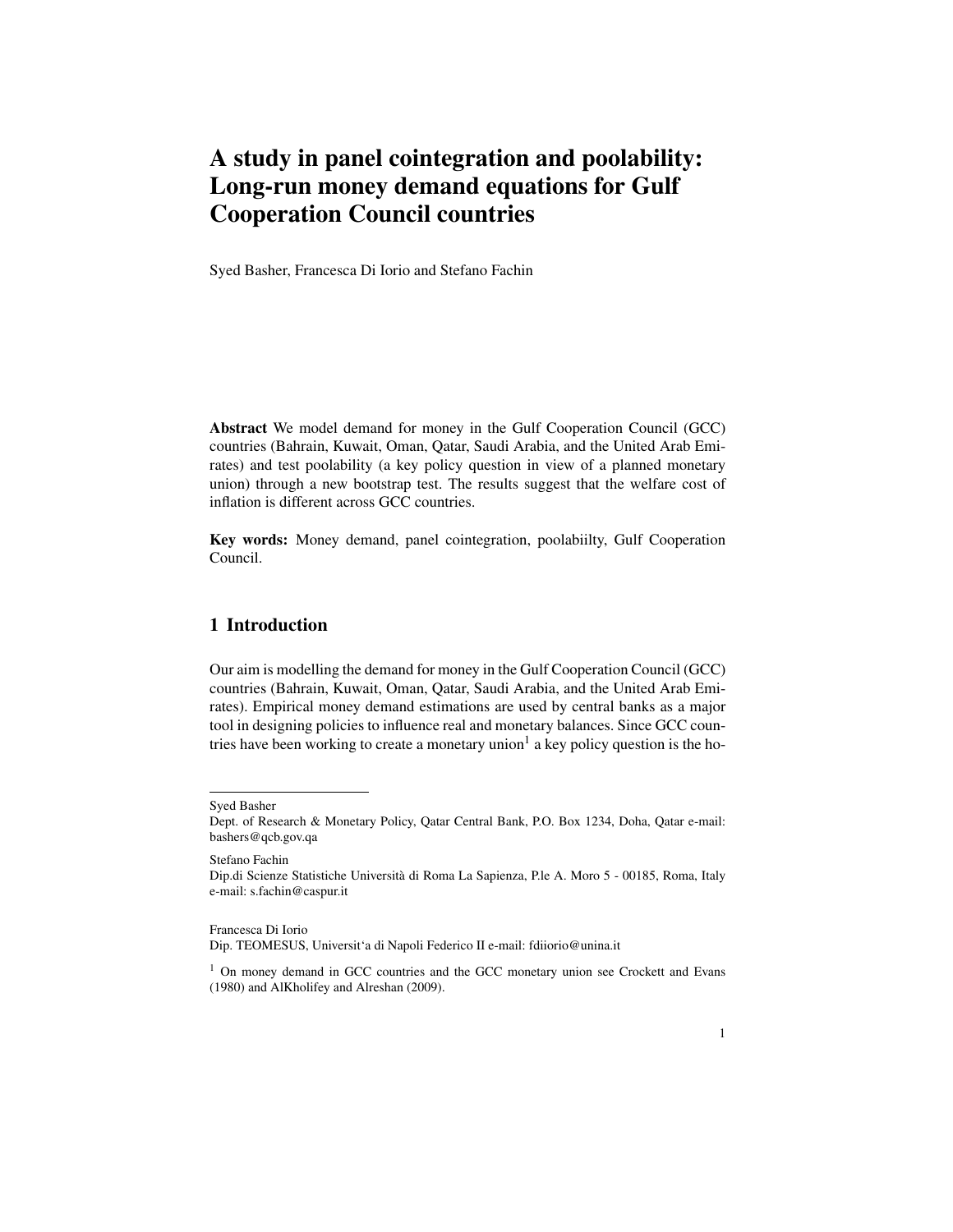mogeneity of their money demand functions. To test this hypothesis we shall apply a new bootstrap test.

The specification of a money equation can be derived from a standard moneyin-utility model where a representative consumer maximizes his lifetime utility allocating real income among consumption goods, bonds and real money balances. Solving the model in standard fashion leads to the empirical specification of our money demand function:

$$
m_{it} - p_{it} = \alpha_i + \beta_{1i} y_{it} + \beta_{2i} oc_{it} + e_{it}, \qquad (1)
$$

where  $i = 1, 2, ..., N$  indexes the countries  $(N = 6)$ ,  $t = 1980, ..., 2009$ , and the variables, all in logs, are:  $m_{it} - p_{it}$ , real money balances;  $y_{it}$  aggregate income, here non-oil GDP<sup>2</sup> (GDP-NO); *ocit*, a measure of opportunity cost, here the three-month US Treasury bill rate, as (*i*) available time series of country-specific interest rates are too short, and (*ii*) GCC countries generally maintain a fixed exchange rate peg with the U.S. dollar, and due to the extremely free movement of capital, lack independent monetary policies.

All variables in (1) are found to be non-stationary by the ADF-GLS unit root test (Table 1) except GDP-NO in Kuwait, where the large fall caused by the 1991 Gulf War and the following recovery makes the series to appear stationary. On the other hand, the GDP-NO series corrected for a Transitory Change (TC) outlier in 1991 is non stationary. Since in Kuwait M2 shrunk only marginally in the early 1990's, it is obvious that a long-run money demand function for this country might obtained only taking as a scale variable the outlier-corrected GDP-NO series.

We can then proceed to testing for the existence of stable long-run money demand functions for each of the GCC countries, and estimating their parameters. In view of the small sample size (30 observations) we are forced to apply parsimonious single equation methods. We thus computed standard static Engle-Granger regressions and no cointegration tests. The results, reported in Tables 2 and panel A of Table 3, are mixed. Although the estimated elasticities are all reasonable (the averages are 0.70 for GDP-NO and -0.31 for the interest rate) the *p*-values of the Engle-Granger tests clearly reject the null hypothesis of no cointegration only for half of the countries (Bahrein, Oman and Saudi Arabia), while they are borderline in Kuwait (11%) and definitely large for Qatar and UAE (respectively, 34% and 16%). However we should not forget that these results are obtained from a very small sample, so that no rejections can be the mere consequence of inadequate power. Enhanced power can be obtained from panel cointegration tests, which however need to be chosen with some care, as very strong cross-section dependence is to be expected. The bootstrap tests developed by Di Iorio and Fachin (2011a), which enjoy good size and power properties even in strongly dependent panels, provide an adequate answer to this need. Exploiting this procedure the hypothesis of no cointegration in a panel sense can be tested through three different summary statistics of the individual tests: mean, median and maximum (*i.e*., the value most favourable to the null hypothesis

<sup>&</sup>lt;sup>2</sup> All GCC economies are strongly dependent on oil, with hydrocarbon resources accounting for nearly 50% of Gross Domestic Product (GDP).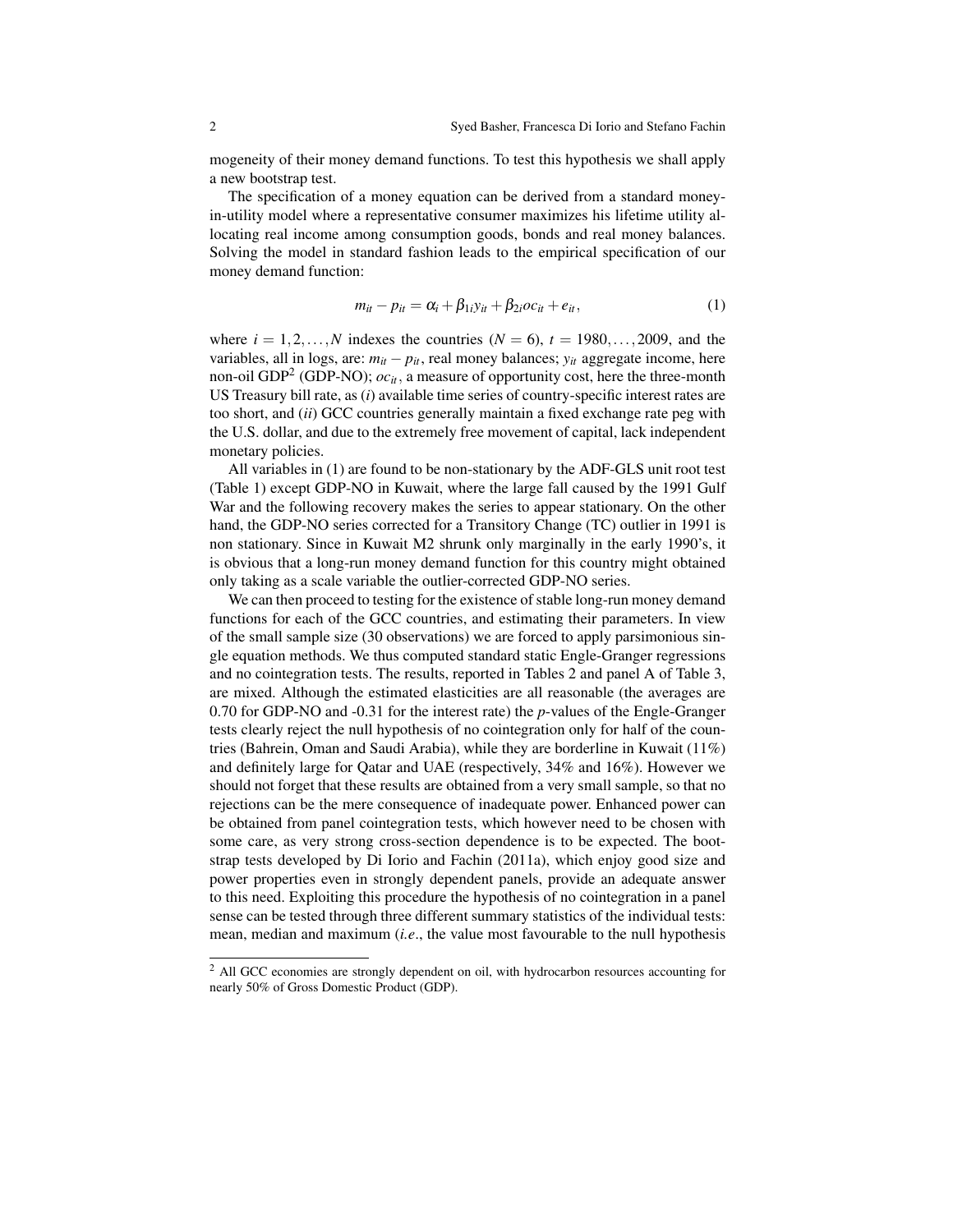of no cointegration). As it can be appreciated from panel B of Table 3, all *p*-values are of the panel cointegration tests are significant, suggesting the failed rejections in individual countries to be due to low power.

Having concluded in favour of the existence of a long-run equilibrium in all countries we proceed to the final step, testing the hypothesis of homogeneity across countries. The key point is again accounting for cross-section dependence. Recently Di Iorio and Fachin (2011b) proposed a test based on the range of the coefficients across units, with inference carried out through the sieve bootstrap. The null hypothesis of homogeneity of the coefficients across units is expressed as the hypothesis that range of the estimates across units is zero. Given the short time sample available we opt for a parsimonious implementation of the procedure, replacing the VAR with separate AR models for the equation residuals and the two right-hand side variables.

The results, reported in Table 4, are that the poolability (or homogeneity) hypothesis cannot be rejected for DGP-NO (p-values over 65% for both OLS and FM-OLS estimates) but it is rejected for the interest rate (p-values smaller than 4% for both estimates). The latter result has important policy bearings, as it implies that the welfare cost of inflation is different across the members of the planned GCC monetary union.

Table 1 Unit root ADF-GLS tests

|                | Bahrein            | Kuwait                   |             | <i>Oman</i>        | <i>Oatar</i>       | KSA                | UAE                |
|----------------|--------------------|--------------------------|-------------|--------------------|--------------------|--------------------|--------------------|
| M <sub>2</sub> | $-1.83$<br>$-1.18$ | $-1.34$<br>$-3.64^{a,*}$ | $-2.24^{b}$ | $-2.13$<br>$-1.19$ | $-0.42$<br>$-1.86$ | $-1.71$<br>$-3.01$ | $-1.54$<br>$-1.01$ |
|                |                    |                          |             | $-0.52$ [82.8]     |                    |                    |                    |

∗ , ∗∗ : significant at 5%, 1%; *r*: *p*-value×100 in brackets.

<sup>*a*</sup>: originary series; <sup>*b*</sup>: series corrected for TC outlier in 1991.

Table 2 Money demand functions, 1980-2009

|              | <b>Bahrein</b> | Kuwait  | Oman    | <i>Oatar</i> | KSA     | <i>UAE</i> | mean    |
|--------------|----------------|---------|---------|--------------|---------|------------|---------|
| $\mathbf{V}$ | .).74          | 0.17    | 04      | 0.75         | 0.60    | 0.88       | 0.70    |
| r            | $-0.45$        | $-0.19$ | $-0.27$ | $-0.15$      | $-0.39$ | $-0.39$    | $-0.31$ |

OLSestimates; Kuwait: *Y* corrected for TC outlier in 1991